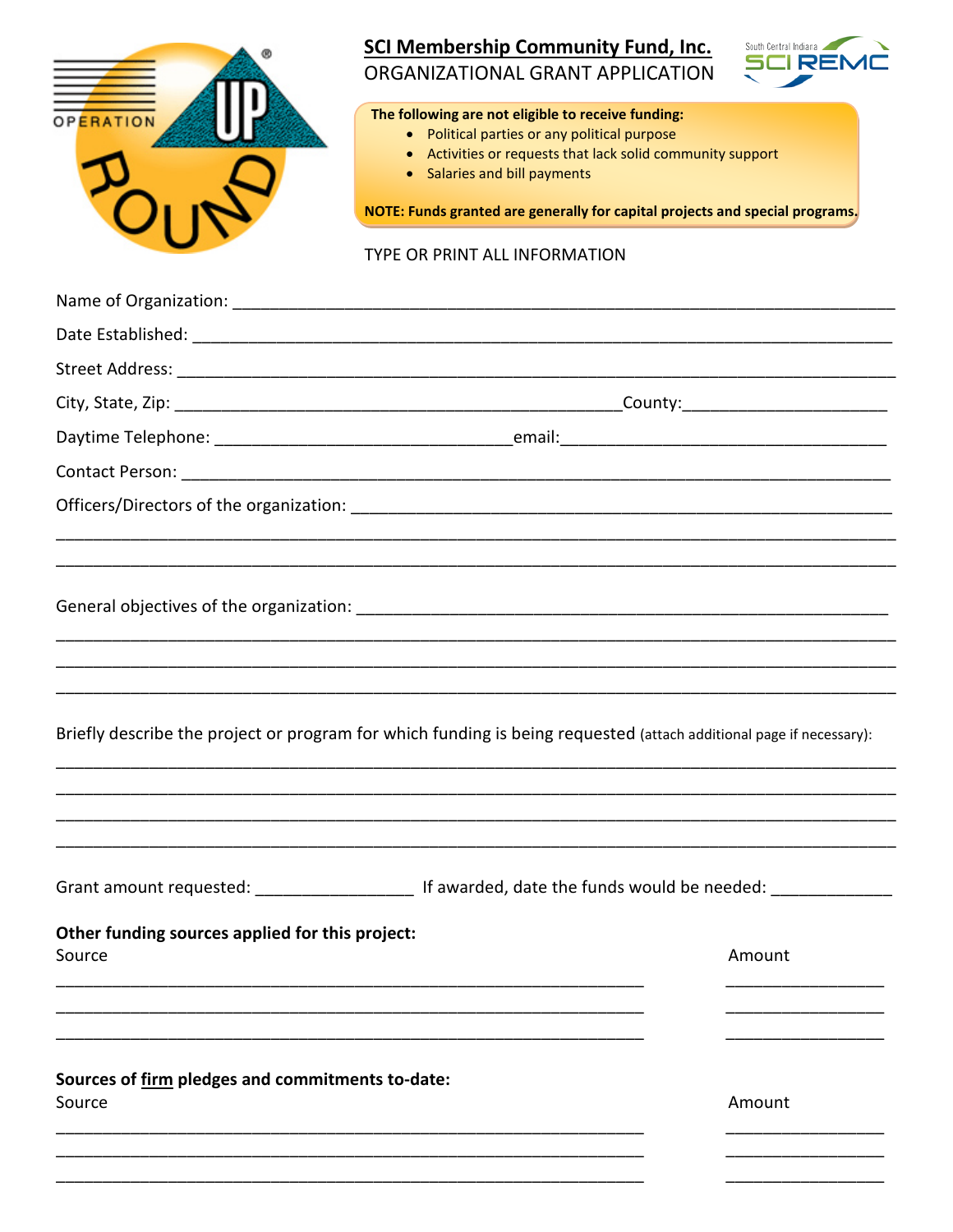| Is this a new organization?<br>Is this a new program within an established organization?<br>Is this grant to supplement an established program?<br>Does your organization have tax-exempt status under the section 501(c)(3) of the IRS Code?<br>Are the persons receiving and/or dispensing funds bonded?<br>If yes, state amount of bond(s). |        | Yes No<br>Yes<br>Yes<br>Yes No | No<br>No |  |
|------------------------------------------------------------------------------------------------------------------------------------------------------------------------------------------------------------------------------------------------------------------------------------------------------------------------------------------------|--------|--------------------------------|----------|--|
| Financial Record of the Organization (attach additional pages if necessary)                                                                                                                                                                                                                                                                    |        |                                |          |  |
|                                                                                                                                                                                                                                                                                                                                                |        |                                |          |  |
| Expenditures - current year (itemize briefly):                                                                                                                                                                                                                                                                                                 |        | Amount                         |          |  |
|                                                                                                                                                                                                                                                                                                                                                |        |                                |          |  |
| Other sources of funds for current year (Do you have an annual fundraiser?):                                                                                                                                                                                                                                                                   |        | Amount                         |          |  |
|                                                                                                                                                                                                                                                                                                                                                |        |                                |          |  |
| Other assets available for current year (endowment, reserve or other funds):                                                                                                                                                                                                                                                                   | Amount |                                |          |  |
|                                                                                                                                                                                                                                                                                                                                                |        |                                |          |  |
| Number of full-time paid employees<br>Will this grant involve additional employees?                                                                                                                                                                                                                                                            |        | Yes                            | No       |  |
| If yes, how many?                                                                                                                                                                                                                                                                                                                              |        |                                |          |  |
| Is this organization a United Way Agency?<br>Is this organization affiliated with any religious organizations?                                                                                                                                                                                                                                 |        | Yes<br>Yes                     | No<br>No |  |
| Have you applied for or do you contemplate applying for State or Federal Funds?<br>If yes, please explain fully, including amounts that may be available from those sources:                                                                                                                                                                   |        | Yes                            | No       |  |
|                                                                                                                                                                                                                                                                                                                                                |        |                                |          |  |

| Previous grants received from the SCI Membership Community Fund, Inc. |  |  |  |  |
|-----------------------------------------------------------------------|--|--|--|--|
|-----------------------------------------------------------------------|--|--|--|--|

| Purpose | Date Awarded | Amount |
|---------|--------------|--------|
|         |              |        |

\_\_\_\_\_\_\_\_\_\_\_\_\_\_\_\_\_\_\_\_\_\_\_\_\_\_\_\_\_\_\_\_\_\_\_\_\_\_\_\_\_\_\_\_\_\_\_\_\_\_\_\_\_\_\_\_\_\_\_\_\_\_\_\_\_\_\_\_\_\_\_\_\_\_\_\_\_\_\_\_\_\_\_\_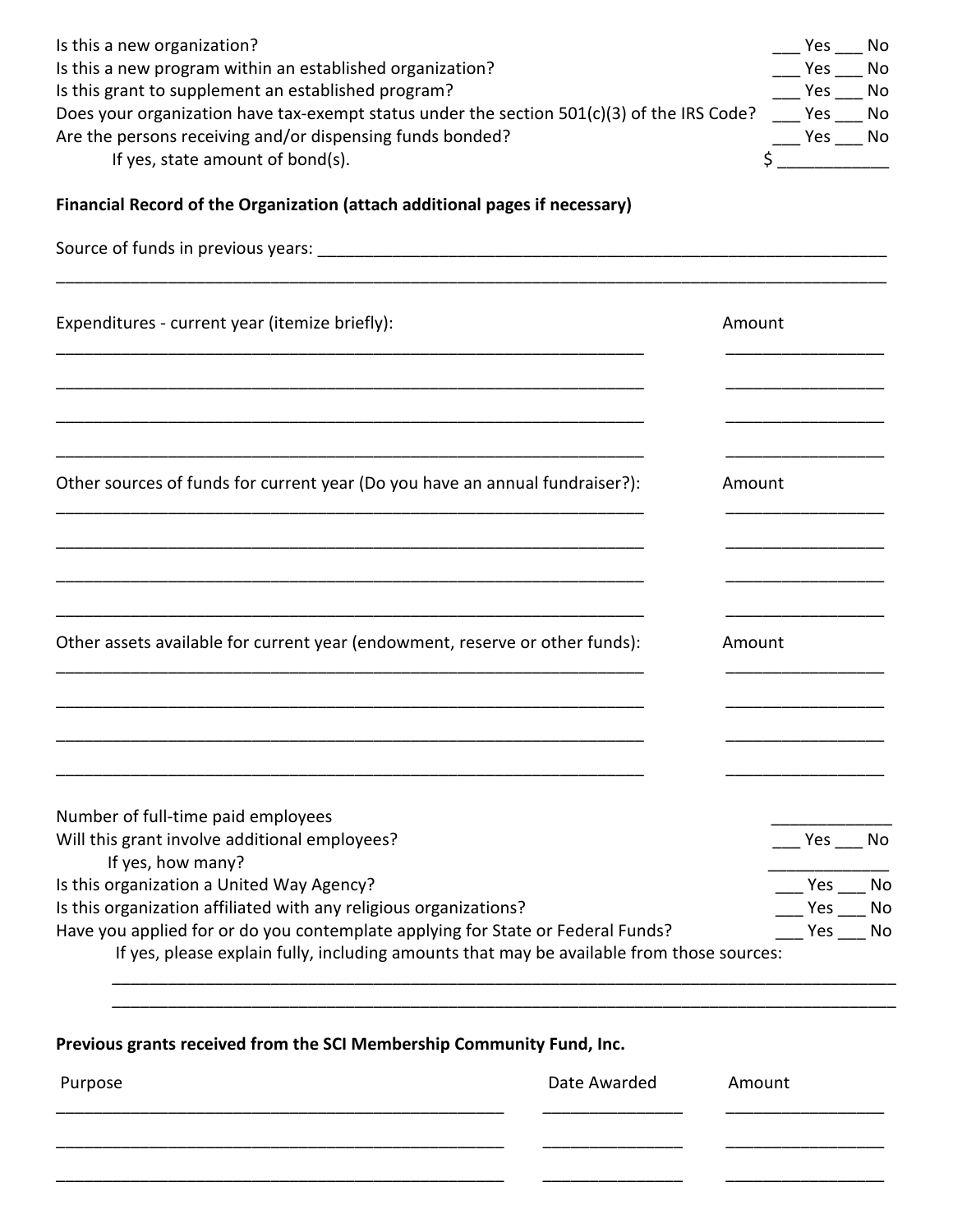If this will be a continuing project, explain in detail the source of funds for operation in subsequent years:

\_\_\_\_\_\_\_\_\_\_\_\_\_\_\_\_\_\_\_\_\_\_\_\_\_\_\_\_\_\_\_\_\_\_\_\_\_\_\_\_\_\_\_\_\_\_\_\_\_\_\_\_\_\_\_\_\_\_\_\_\_\_\_\_\_\_\_\_\_\_\_\_\_\_\_\_\_\_\_\_\_\_\_\_\_\_\_\_\_\_ \_\_\_\_\_\_\_\_\_\_\_\_\_\_\_\_\_\_\_\_\_\_\_\_\_\_\_\_\_\_\_\_\_\_\_\_\_\_\_\_\_\_\_\_\_\_\_\_\_\_\_\_\_\_\_\_\_\_\_\_\_\_\_\_\_\_\_\_\_\_\_\_\_\_\_\_\_\_\_\_\_\_\_\_\_\_\_\_\_\_ \_\_\_\_\_\_\_\_\_\_\_\_\_\_\_\_\_\_\_\_\_\_\_\_\_\_\_\_\_\_\_\_\_\_\_\_\_\_\_\_\_\_\_\_\_\_\_\_\_\_\_\_\_\_\_\_\_\_\_\_\_\_\_\_\_\_\_\_\_\_\_\_\_\_\_\_\_\_\_\_\_\_\_\_\_\_\_\_\_\_ \_\_\_\_\_\_\_\_\_\_\_\_\_\_\_\_\_\_\_\_\_\_\_\_\_\_\_\_\_\_\_\_\_\_\_\_\_\_\_\_\_\_\_\_\_\_\_\_\_\_\_\_\_\_\_\_\_\_\_\_\_\_\_\_\_\_\_\_\_\_\_\_\_\_\_\_\_\_\_\_\_\_\_\_\_\_\_\_\_\_

If the SCI Membership Community Fund, Inc., is unable to approve your request for funds, what alternatives do you have?

\_\_\_\_\_\_\_\_\_\_\_\_\_\_\_\_\_\_\_\_\_\_\_\_\_\_\_\_\_\_\_\_\_\_\_\_\_\_\_\_\_\_\_\_\_\_\_\_\_\_\_\_\_\_\_\_\_\_\_\_\_\_\_\_\_\_\_\_\_\_\_\_\_\_\_\_\_\_\_\_\_\_\_\_\_\_\_\_\_\_ \_\_\_\_\_\_\_\_\_\_\_\_\_\_\_\_\_\_\_\_\_\_\_\_\_\_\_\_\_\_\_\_\_\_\_\_\_\_\_\_\_\_\_\_\_\_\_\_\_\_\_\_\_\_\_\_\_\_\_\_\_\_\_\_\_\_\_\_\_\_\_\_\_\_\_\_\_\_\_\_\_\_\_\_\_\_\_\_\_\_ \_\_\_\_\_\_\_\_\_\_\_\_\_\_\_\_\_\_\_\_\_\_\_\_\_\_\_\_\_\_\_\_\_\_\_\_\_\_\_\_\_\_\_\_\_\_\_\_\_\_\_\_\_\_\_\_\_\_\_\_\_\_\_\_\_\_\_\_\_\_\_\_\_\_\_\_\_\_\_\_\_\_\_\_\_\_\_\_\_\_ \_\_\_\_\_\_\_\_\_\_\_\_\_\_\_\_\_\_\_\_\_\_\_\_\_\_\_\_\_\_\_\_\_\_\_\_\_\_\_\_\_\_\_\_\_\_\_\_\_\_\_\_\_\_\_\_\_\_\_\_\_\_\_\_\_\_\_\_\_\_\_\_\_\_\_\_\_\_\_\_\_\_\_\_\_\_\_\_\_\_

\_\_\_\_\_\_\_\_\_\_\_\_\_\_\_\_\_\_\_\_\_\_\_\_\_\_\_\_\_\_\_\_\_\_\_\_\_\_\_\_\_\_\_\_\_\_\_\_\_\_\_\_\_\_\_\_\_\_\_\_\_\_\_\_\_\_\_\_\_\_\_\_\_\_\_\_\_\_\_\_\_\_\_\_\_\_\_\_\_\_ \_\_\_\_\_\_\_\_\_\_\_\_\_\_\_\_\_\_\_\_\_\_\_\_\_\_\_\_\_\_\_\_\_\_\_\_\_\_\_\_\_\_\_\_\_\_\_\_\_\_\_\_\_\_\_\_\_\_\_\_\_\_\_\_\_\_\_\_\_\_\_\_\_\_\_\_\_\_\_\_\_\_\_\_\_\_\_\_\_\_ \_\_\_\_\_\_\_\_\_\_\_\_\_\_\_\_\_\_\_\_\_\_\_\_\_\_\_\_\_\_\_\_\_\_\_\_\_\_\_\_\_\_\_\_\_\_\_\_\_\_\_\_\_\_\_\_\_\_\_\_\_\_\_\_\_\_\_\_\_\_\_\_\_\_\_\_\_\_\_\_\_\_\_\_\_\_\_\_\_\_ \_\_\_\_\_\_\_\_\_\_\_\_\_\_\_\_\_\_\_\_\_\_\_\_\_\_\_\_\_\_\_\_\_\_\_\_\_\_\_\_\_\_\_\_\_\_\_\_\_\_\_\_\_\_\_\_\_\_\_\_\_\_\_\_\_\_\_\_\_\_\_\_\_\_\_\_\_\_\_\_\_\_\_\_\_\_\_\_\_\_

\_\_\_\_\_\_\_\_\_\_\_\_\_\_\_\_\_\_\_\_\_\_\_\_\_\_\_\_\_\_\_\_\_\_\_\_\_\_\_\_\_\_\_\_\_\_\_\_\_\_\_\_\_\_\_\_\_\_\_\_\_\_\_\_\_\_\_\_\_\_\_\_\_\_\_\_\_\_\_\_\_\_\_\_\_\_\_\_\_\_ \_\_\_\_\_\_\_\_\_\_\_\_\_\_\_\_\_\_\_\_\_\_\_\_\_\_\_\_\_\_\_\_\_\_\_\_\_\_\_\_\_\_\_\_\_\_\_\_\_\_\_\_\_\_\_\_\_\_\_\_\_\_\_\_\_\_\_\_\_\_\_\_\_\_\_\_\_\_\_\_\_\_\_\_\_\_\_\_\_\_ \_\_\_\_\_\_\_\_\_\_\_\_\_\_\_\_\_\_\_\_\_\_\_\_\_\_\_\_\_\_\_\_\_\_\_\_\_\_\_\_\_\_\_\_\_\_\_\_\_\_\_\_\_\_\_\_\_\_\_\_\_\_\_\_\_\_\_\_\_\_\_\_\_\_\_\_\_\_\_\_\_\_\_\_\_\_\_\_\_\_ \_\_\_\_\_\_\_\_\_\_\_\_\_\_\_\_\_\_\_\_\_\_\_\_\_\_\_\_\_\_\_\_\_\_\_\_\_\_\_\_\_\_\_\_\_\_\_\_\_\_\_\_\_\_\_\_\_\_\_\_\_\_\_\_\_\_\_\_\_\_\_\_\_\_\_\_\_\_\_\_\_\_\_\_\_\_\_\_\_\_

\_\_\_\_\_\_\_\_\_\_\_\_\_\_\_\_\_\_\_\_\_\_\_\_\_\_\_\_\_\_\_\_\_\_\_\_\_\_ \_\_\_\_\_\_\_\_\_\_\_\_\_\_\_\_\_\_\_\_\_\_\_\_\_\_\_\_\_\_\_\_\_\_\_\_\_\_\_

\_\_\_\_\_\_\_\_\_\_\_\_\_\_\_\_\_\_\_\_\_\_\_\_\_\_\_\_\_\_\_\_\_\_\_\_\_\_ \_\_\_\_\_\_\_\_\_\_\_\_\_\_\_\_\_\_\_\_\_\_\_\_\_\_\_\_\_\_\_\_\_\_\_\_\_\_\_

How do you plan to evaluate the success of your project/program?

Any other pertinent information, which would aid in the evaluation of your grant request:

**For this application to be given consideration by the SCI Membership Community Fund, Inc., it must be signed by the organization's President and by the individual to whom future questions and correspondence may be addressed:**

President/Chairperson Signature **Contact Person Signature** Contact Person Signature

Printed Name **Printed Name** Printed Name **Printed Name** 

Date Signed Date Signed

## **The following information MUST accompany this application:**

\_\_\_\_\_\_\_\_\_\_\_\_\_\_\_\_\_\_\_\_\_\_\_\_\_\_\_\_\_\_\_\_\_\_\_\_\_\_ \_\_\_\_\_\_\_\_\_\_\_\_\_\_\_\_\_\_\_\_\_\_\_\_\_\_\_\_\_\_\_\_\_\_\_\_\_\_\_

- A one-page budget for the amount requested, with justifications
- A copy of the IRS letter confirming 501 (c)(3) status (if applicable)
- A copy of the most recent audited financial statements or annual report
- Current organizational budget (if not available please explain)
- Signed "Assurances and Certifications" form

| Mail or deliver this application and support materials to: | OR | <b>Email all documents to:</b> |
|------------------------------------------------------------|----|--------------------------------|
| SCI Membership Community Fund, Inc.                        |    | OperationRoundUp@sciremc.com   |
| 300 Morton Avenue                                          |    |                                |
| Martinsville, IN 46151                                     |    |                                |